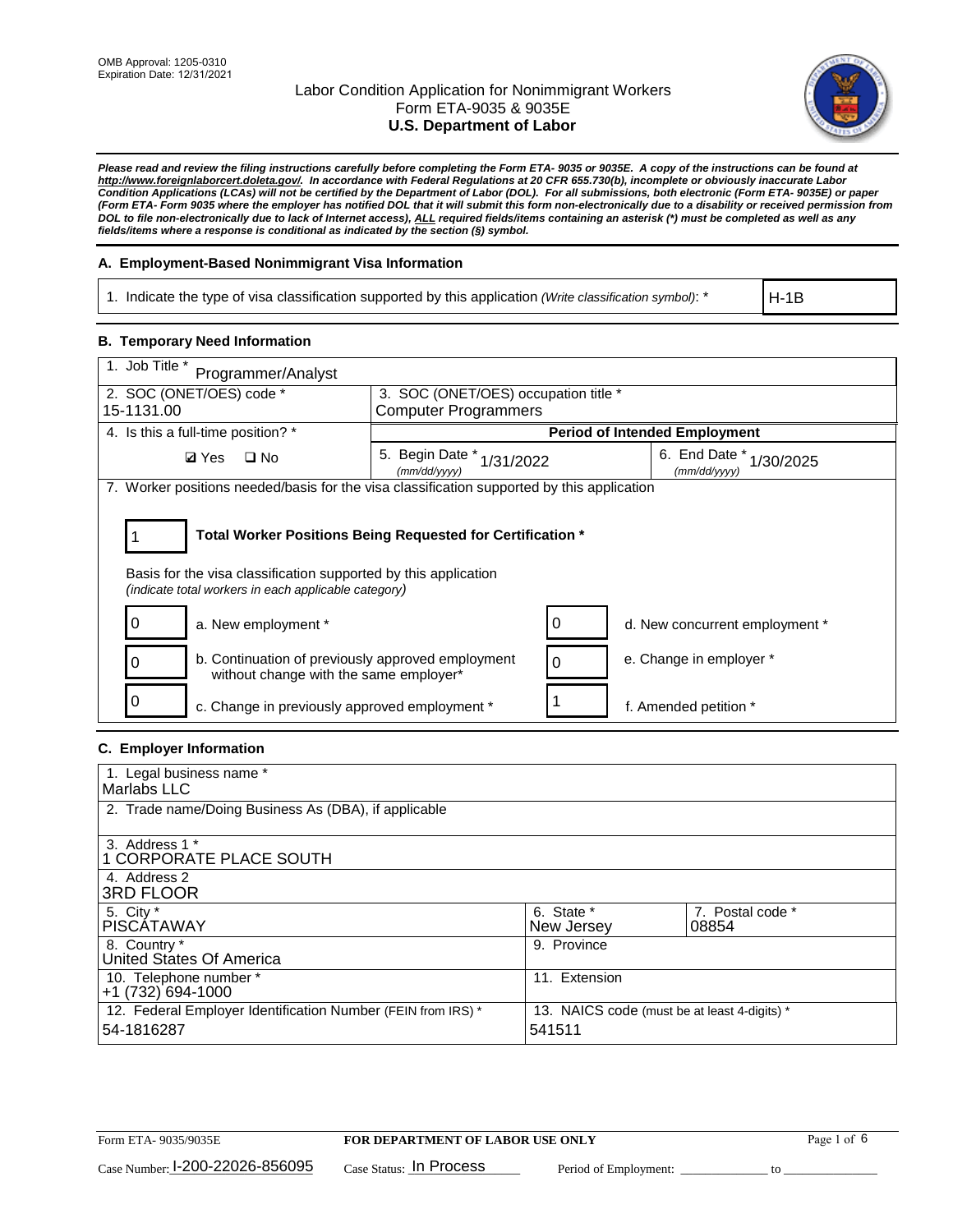

## **D. Employer Point of Contact Information**

**Important Note**: The information contained in this Section must be that of an employee of the employer who is authorized to act on behalf of the employer in labor certification matters. The information in this Section must be different from the agent or attorney information listed in Section E, unless the attorney is an employee of the employer.

| 1. Contact's last (family) name *               | 2. First (given) name * |                          | 3. Middle name(s)         |
|-------------------------------------------------|-------------------------|--------------------------|---------------------------|
| Vidyadharan                                     | Sanjay                  |                          |                           |
| 4. Contact's job title *<br>Chief Legal Officer |                         |                          |                           |
| 5. Address 1 *<br>1 CORPORATE PLACE SOUTH       |                         |                          |                           |
| 6. Address 2<br><b>3RD FLOOR</b>                |                         |                          |                           |
| 7. City *<br><b>PISCÁTAWAY</b>                  |                         | 8. State *<br>New Jersey | 9. Postal code *<br>08854 |
| 10. Country *<br>United States Of America       |                         | 11. Province             |                           |
| 12. Telephone number *                          | 13. Extension           | 14. E-Mail address       |                           |
| +1 (732) 694-1000                               | 1600                    | sanjay@marlabs.com       |                           |

# **E. Attorney or Agent Information (If applicable)**

**Important Note**: The employer authorizes the attorney or agent identified in this section to act on its behalf in connection with the filing of this application.

| 1. Is the employer represented by an attorney or agent in the filing of this application? *<br>If "Yes," complete the remainder of Section E below. |                         |              |                               |                   | $\Box$ Yes                                           | <b>ØNo</b> |
|-----------------------------------------------------------------------------------------------------------------------------------------------------|-------------------------|--------------|-------------------------------|-------------------|------------------------------------------------------|------------|
| 2. Attorney or Agent's last (family) name §                                                                                                         | 3. First (given) name § |              |                               | 4. Middle name(s) |                                                      |            |
| 5. Address 1 §                                                                                                                                      |                         |              |                               |                   |                                                      |            |
| 6. Address 2                                                                                                                                        |                         |              |                               |                   |                                                      |            |
| 7. City §                                                                                                                                           |                         | 8. State §   |                               |                   | 9. Postal code §                                     |            |
| 10. Country §                                                                                                                                       |                         | 11. Province |                               |                   |                                                      |            |
| 12. Telephone number §                                                                                                                              | 13. Extension           |              | 14. E-Mail address            |                   |                                                      |            |
| 15. Law firm/Business name §                                                                                                                        |                         |              | 16. Law firm/Business FEIN §  |                   |                                                      |            |
| 17. State Bar number (only if attorney) §                                                                                                           |                         |              | standing (only if attorney) § |                   | 18. State of highest court where attorney is in good |            |
| 19. Name of the highest State court where attorney is in good standing (only if attorney) §                                                         |                         |              |                               |                   |                                                      |            |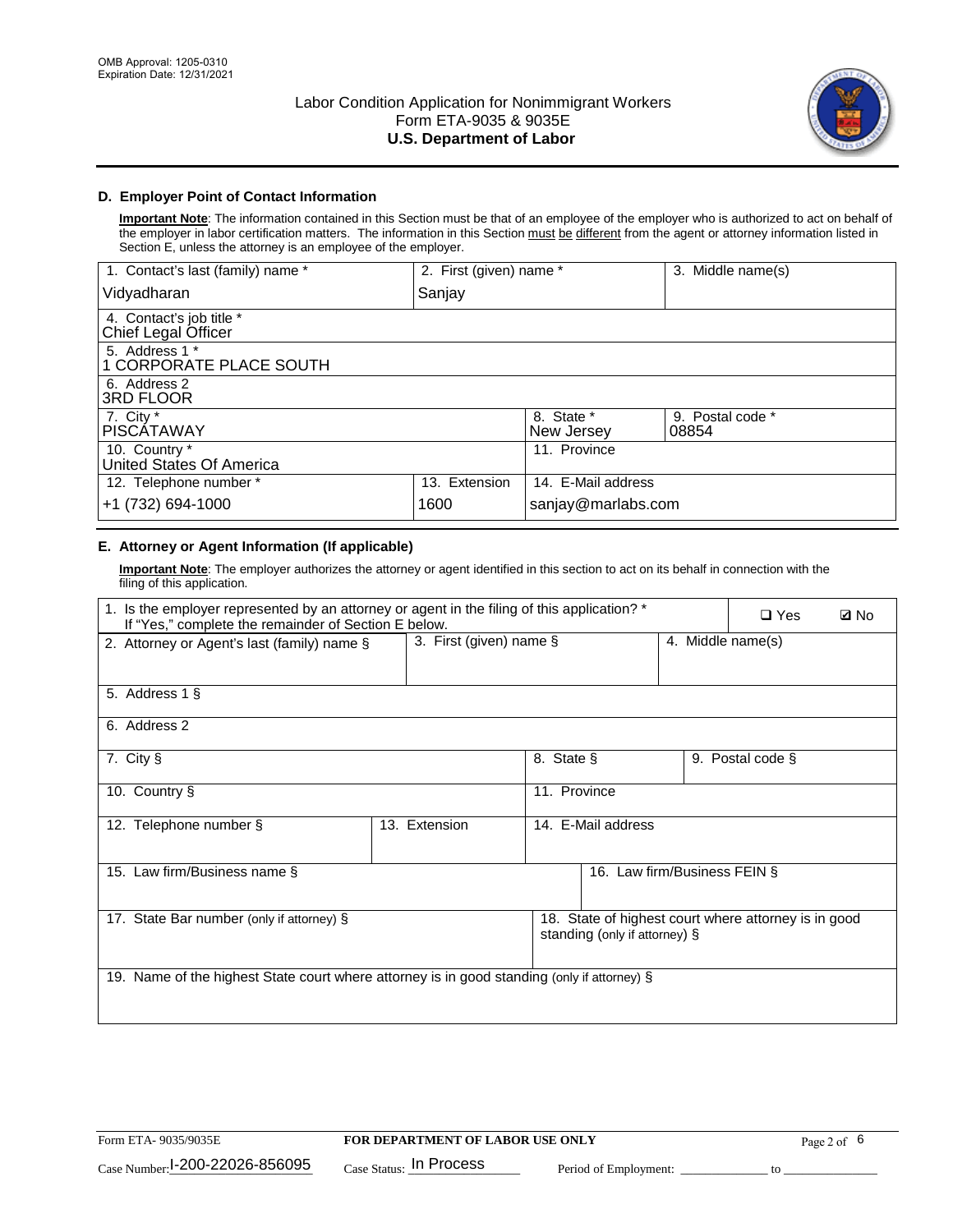

#### **F. Employment and Wage Information**

**Important Note**: The employer must define the intended place(s) of employment with as much geographic specificity as possible. Each intended place(s) of employment listed below must be the worksite or physical location where the work will actually be performed and cannot be a P.O. Box. The employer must identify all intended places of employment, including those of short duration, on the LCA. 20 CFR 655.730(c)(5). If the employer is submitting this form non-electronically and the work is expected to be performed in more than one location, an attachment must be submitted in order to complete this section. An employer has the option to use either a single Form ETA-9035/9035E or multiple forms to disclose all intended places of employment. If the employer has more than ten (10) intended places of employment at the time of filing this application, the employer must file as many additional LCAs as are necessary to list all intended places of employment. See the form instructions for further information about identifying all intended places of employment.

#### a.*Place of Employment Information* 1

| 1. Enter the estimated number of workers that will perform work at this place of employment under<br>the LCA.* | 1                                                                                                    |  |  |  |  |  |  |
|----------------------------------------------------------------------------------------------------------------|------------------------------------------------------------------------------------------------------|--|--|--|--|--|--|
| place of employment. *                                                                                         | 2. Indicate whether the worker(s) subject to this LCA will be placed with a secondary entity at this |  |  |  |  |  |  |
|                                                                                                                | 3. If "Yes" to question 2, provide the legal business name of the secondary entity. §                |  |  |  |  |  |  |
| Amazon                                                                                                         |                                                                                                      |  |  |  |  |  |  |
| 4. Address 1 *<br>1735 Woodland Ave, Apt 68                                                                    |                                                                                                      |  |  |  |  |  |  |
| 5. Address 2                                                                                                   |                                                                                                      |  |  |  |  |  |  |
| 6. City $*$<br>East Palo Alto                                                                                  | 7. County *<br>Santa Clara                                                                           |  |  |  |  |  |  |
| 8. State/District/Territory *<br>California                                                                    | 9. Postal code *<br>94303                                                                            |  |  |  |  |  |  |
| 10. Wage Rate Paid to Nonimmigrant Workers *                                                                   |                                                                                                      |  |  |  |  |  |  |
| □ Hour □ Week □ Bi-Weekly □ Month ☑ Year<br>From $\frac{1}{5}$ 93900 00 To: $\frac{1}{5}$                      |                                                                                                      |  |  |  |  |  |  |
| 11. Prevailing Wage Rate *<br>11a. Per: (Choose only one)*                                                     |                                                                                                      |  |  |  |  |  |  |
| 93850 00<br>$\mathcal{S}$                                                                                      | □ Hour □ Week □ Bi-Weekly □ Month ☑ Year                                                             |  |  |  |  |  |  |
| Questions 12-14. Identify the source used for the prevailing wage (PW) (check and fully complete only one): *  |                                                                                                      |  |  |  |  |  |  |
| 12.<br>$\Box$                                                                                                  | a. PWD tracking number §<br>A Prevailing Wage Determination (PWD) issued by the Department of Labor  |  |  |  |  |  |  |
| 13.<br>A PW obtained independently from the Occupational Employment Statistics (OES) Program<br>$\mathbf v$    |                                                                                                      |  |  |  |  |  |  |
| a. Wage Level (check one): §                                                                                   | b. Source Year §                                                                                     |  |  |  |  |  |  |
| பெ<br>$\square$ $\square$<br>□⊥<br>$\Box$ IV<br>$\Box$ N/A                                                     | 7/1/2021 - 6/30/2022                                                                                 |  |  |  |  |  |  |
| 14.<br>A PW obtained using another legitimate source (other than OES) or an independent authoritative source   |                                                                                                      |  |  |  |  |  |  |
| a. Source Type (check one): §<br>$\Box$ CBA<br>$\Box$ DBA<br>$\square$ SCA<br>$\Box$ Other/ PW Survey          | b. Source Year §                                                                                     |  |  |  |  |  |  |
| c. If responded "Other/ PW Survey" in question 14.a, enter the name of the survey producer or publisher §      |                                                                                                      |  |  |  |  |  |  |
| d. If responded "Other/ PW Survey" in question 14.a, enter the title or name of the PW survey §                |                                                                                                      |  |  |  |  |  |  |
|                                                                                                                |                                                                                                      |  |  |  |  |  |  |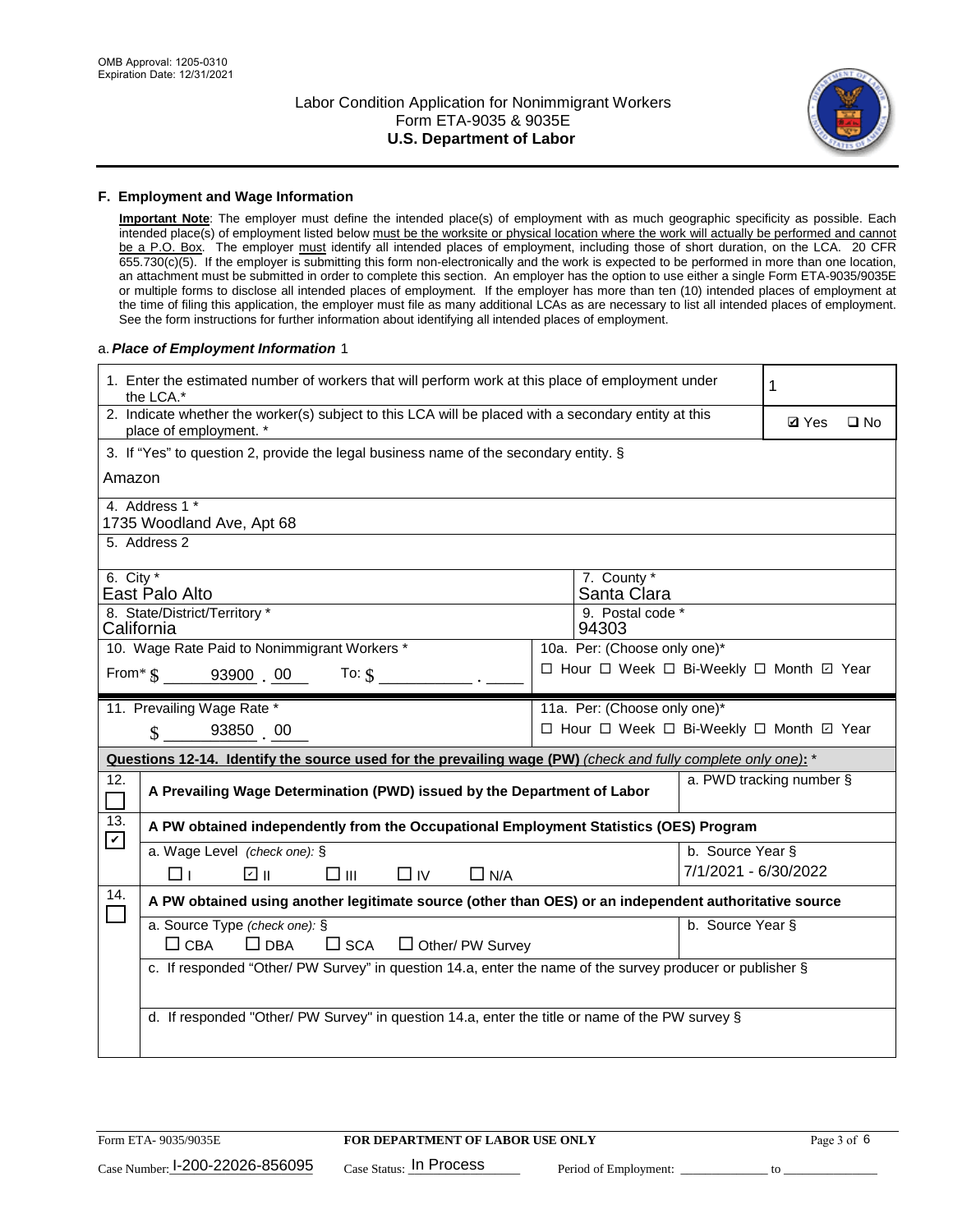

# **G. Employer Labor Condition Statements**

! *Important Note:* In order for your application to be processed, you MUST read Section G of the Form ETA-9035CP - General Instructions for the 9035 & 9035E under the heading "Employer Labor Condition Statements" and agree to all four (4) labor condition statements summarized below:

- (1) **Wages:** The employer shall pay nonimmigrant workers at least the prevailing wage or the employer's actual wage, whichever is higher, and pay for non-productive time. The employer shall offer nonimmigrant workers benefits and eligibility for benefits provided as compensation for services on the same basis as the employer offers to U.S. workers. The employer shall not make deductions to recoup a business expense(s) of the employer including attorney fees and other costs connected to the performance of H-1B, H-1B1, or E-3 program functions which are required to be performed by the employer. This includes expenses related to the preparation and filing of this LCA and related visa petition information. 20 CFR 655.731;
- (2) **Working Conditions:** The employer shall provide working conditions for nonimmigrants which will not adversely affect the working conditions of workers similarly employed. The employer's obligation regarding working conditions shall extend for the duration of the validity period of the certified LCA or the period during which the worker(s) working pursuant to this LCA is employed by the employer, whichever is longer. 20 CFR 655.732;
- (3) **Strike, Lockout, or Work Stoppage:** At the time of filing this LCA, the employer is not involved in a strike, lockout, or work stoppage in the course of a labor dispute in the occupational classification in the area(s) of intended employment. The employer will notify the Department of Labor within 3 days of the occurrence of a strike or lockout in the occupation, and in that event the LCA will not be used to support a petition filing with the U.S. Citizenship and Immigration Services (USCIS) until the DOL Employment and Training Administration (ETA) determines that the strike or lockout has ended. 20 CFR 655.733; and
- (4) **Notice:** Notice of the LCA filing was provided no more than 30 days before the filing of this LCA or will be provided on the day this LCA is filed to the bargaining representative in the occupation and area of intended employment, or if there is no bargaining representative, to workers in the occupation at the place(s) of employment either by electronic or physical posting. This notice was or will be posted for a total period of 10 days, except that if employees are provided individual direct notice by e-mail, notification need only be given once. A copy of the notice documentation will be maintained in the employer's public access file. A copy of this LCA will be provided to each nonimmigrant worker employed pursuant to the LCA. The employer shall, no later than the date the worker(s) report to work at the place(s) of employment, provide a signed copy of the certified LCA to the worker(s) working pursuant to this LCA. 20 CFR 655.734.

1. **I have read and agree to** Labor Condition Statements 1, 2, 3, and 4 above and as fully explained in Section G of the Form ETA-9035CP – General Instructions for the 9035 & 9035E and the Department's regulations at 20 CFR 655 Subpart H. \*

**Ø**Yes ロNo

### **H. Additional Employer Labor Condition Statements –H-1B Employers ONLY**

!**Important Note***:* In order for your H-1B application to be processed, you MUST read Section H – Subsection 1 of the Form ETA 9035CP – General Instructions for the 9035 & 9035E under the heading "Additional Employer Labor Condition Statements" and answer the questions below.

#### *a. Subsection 1*

| 1. At the time of filing this LCA, is the employer H-1B dependent? §                                                                                                                                                                           |                                                                                                     | ⊡ Yes | □ No         |  |  |
|------------------------------------------------------------------------------------------------------------------------------------------------------------------------------------------------------------------------------------------------|-----------------------------------------------------------------------------------------------------|-------|--------------|--|--|
| 2. At the time of filing this LCA, is the employer a willful violator? $\S$                                                                                                                                                                    |                                                                                                     |       | ⊡ No         |  |  |
| 3. If "Yes" is marked in questions H.1 and/or H.2, you must answer "Yes" or "No" regarding<br>whether the employer will use this application ONLY to support H-1B petitions or extensions of<br>status for exempt H-1B nonimmigrant workers? § |                                                                                                     |       | $\Box$ No    |  |  |
| 4. If "Yes" is marked in question H.3, identify the statutory basis for the<br>exemption of the H-1B nonimmigrant workers associated with this<br>LCA.                                                                                         | ■ \$60,000 or higher annual wage<br>□ Master's Degree or higher in related specialty<br>$\Box$ Both |       |              |  |  |
| H-1B Dependent or Willful Violator Employers -Master's Degree or Higher Exemptions ONLY                                                                                                                                                        |                                                                                                     |       |              |  |  |
| 5. Indicate whether a completed Appendix A is attached to this LCA covering any H-1B<br>nonimmigrant worker for whom the statutory exemption will be based <b>ONLY</b> on attainment of a<br>Master's Degree or higher in related specialty. § | $\Box$ Yes                                                                                          | ⊡ No  | <b>D</b> N/A |  |  |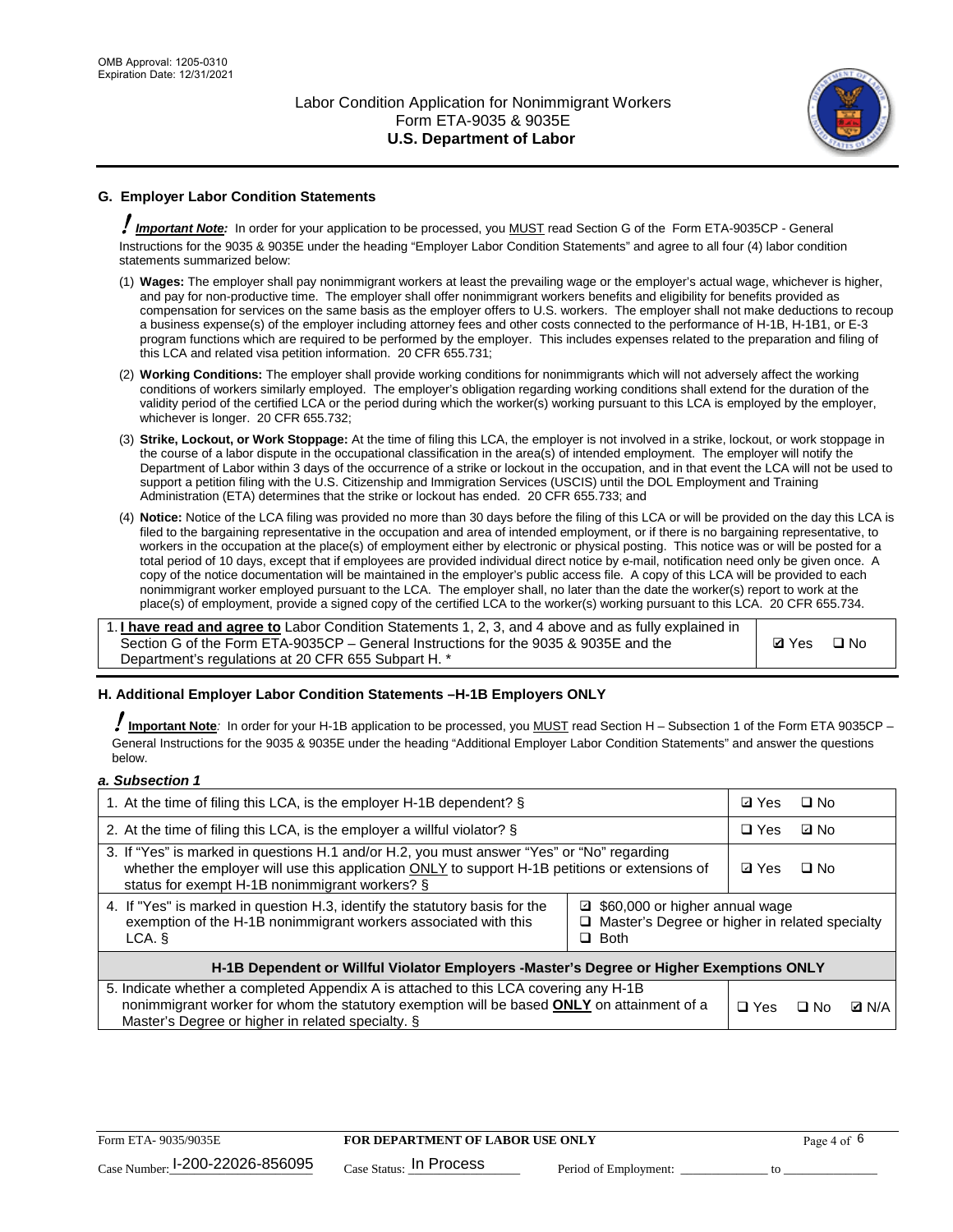

**If you marked "Yes" to questions H.a.1 (H-1B dependent) and/or H.a.2 (H-1B willful violator) and "No" to question H.a.3 (exempt H-1B nonimmigrant workers), you MUST read Section H – Subsection 2 of the Form ETA 9035CP – General Instructions for the 9035 & 9035E under the heading "Additional Employer Labor Condition Statements" and indicate your agreement to all three (3) additional statements summarized below.**

#### *b. Subsection 2*

- A. **Displacement:** An H-1B dependent or willful violator employer is prohibited from displacing a U.S. worker in its own workforce within the period beginning 90 days before and ending 90 days after the date of filing of the visa petition. 20 CFR 655.738(c);
- B. **Secondary Displacement:** An H-1B dependent or willful violator employer is prohibited from placing an H-1B nonimmigrant worker(s) with another/secondary employer where there are indicia of an employment relationship between the nonimmigrant worker(s) and that other/secondary employer (thus possibly affecting the jobs of U.S. workers employed by that other employer), unless and until the employer subject to this LCA makes the inquiries and/or receives the information set forth in 20 CFR 655.738(d)(5) concerning that other/secondary employer's displacement of similarly employed U.S. workers in its workforce within the period beginning 90 days before and ending 90 days after the date of such placement. 20 CFR 655.738(d). Even if the required inquiry of the secondary employer is made, the H-1B dependent or willful violator employer will be subject to a finding of a violation of the secondary displacement prohibition if the secondary employer, in fact, displaces any U.S. worker(s) during the applicable time period; and
- C. **Recruitment and Hiring:** Prior to filing this LCA or any petition or request for extension of status for nonimmigrant worker(s) supported by this LCA, the H-1B dependent or willful violator employer must take good faith steps to recruit U.S. workers for the job(s) using procedures that meet industry-wide standards and offer compensation that is at least as great as the required wage to be paid to the nonimmigrant worker(s) pursuant to 20 CFR 655.731(a). The employer must offer the job(s) to any U.S. worker who applies and is equally or better qualified for the job than the nonimmigrant worker. 20 CFR 655.739.

| 6. I have read and agree to Additional Employer Labor Condition Statements A, B, and C above and |       |           |
|--------------------------------------------------------------------------------------------------|-------|-----------|
| as fully explained in Section H – Subsections 1 and 2 of the Form ETA 9035CP – General           | □ Yes | $\Box$ No |
| Instructions for the 9035 & 9035E and the Department's regulations at 20 CFR 655 Subpart H. §    |       |           |

### **I. Public Disclosure Information**

! **Important Note***:* You must select one or both of the options listed in this Section.

| 1. Public disclosure information in the United States will be kept at: * |  |  |  |  |  |  |  |
|--------------------------------------------------------------------------|--|--|--|--|--|--|--|
|--------------------------------------------------------------------------|--|--|--|--|--|--|--|

**sqrt** Employer's principal place of business □ Place of employment

### **J. Notice of Obligations**

A. Upon receipt of the certified LCA, the employer must take the following actions:

- o Print and sign a hard copy of the LCA if filing electronically (20 CFR 655.730(c)(3));<br>
Maintain the original signed and certified LCA in the employer's files (20 CFR 655.7
- Maintain the original signed and certified LCA in the employer's files (20 CFR 655.705(c)(2); 20 CFR 655.730(c)(3); and 20 CFR 655.760); and
- o Make a copy of the LCA, as well as necessary supporting documentation required by the Department of Labor regulations, available for public examination in a public access file at the employer's principal place of business in the U.S. or at the place of employment within one working day after the date on which the LCA is filed with the Department of Labor (20 CFR 655.705(c)(2) and 20 CFR 655.760).
- B. The employer must develop sufficient documentation to meet its burden of proof with respect to the validity of the statements made in its LCA and the accuracy of information provided, in the event that such statement or information is challenged (20 CFR 655.705(c)(5) and 20 CFR 655.700(d)(4)(iv)).
- C. The employer must make this LCA, supporting documentation, and other records available to officials of the Department of Labor upon request during any investigation under the Immigration and Nationality Act (20 CFR 655.760 and 20 CFR Subpart I).

*I declare under penalty of perjury that I have read and reviewed this application and that to the best of my knowledge, the*  information contained therein is true and accurate. I understand that to knowingly furnish materially false information in the *preparation of this form and any supplement thereto or to aid, abet, or counsel another to do so is a federal offense punishable by fines, imprisonment, or both (18 U.S.C. 2, 1001,1546,1621).*

| 1. Last (family) name of hiring or designated official *   2. First (given) name of hiring or designated official *   3. Middle initial §<br>Vidyadharan | Saniav           |  |
|----------------------------------------------------------------------------------------------------------------------------------------------------------|------------------|--|
| 4. Hiring or designated official title *<br>Chief Legal Officer                                                                                          |                  |  |
| 5. Signature *                                                                                                                                           | 6. Date signed * |  |

| Form ETA-9035/9035E                         | <b>FOR DEPARTMENT OF LABOR USE ONLY</b> | Page 5 of 6           |  |
|---------------------------------------------|-----------------------------------------|-----------------------|--|
| $_{\text{Case Number:}}$ I-200-22026-856095 | $_{\text{Case Status:}}$ In Process     | Period of Employment: |  |